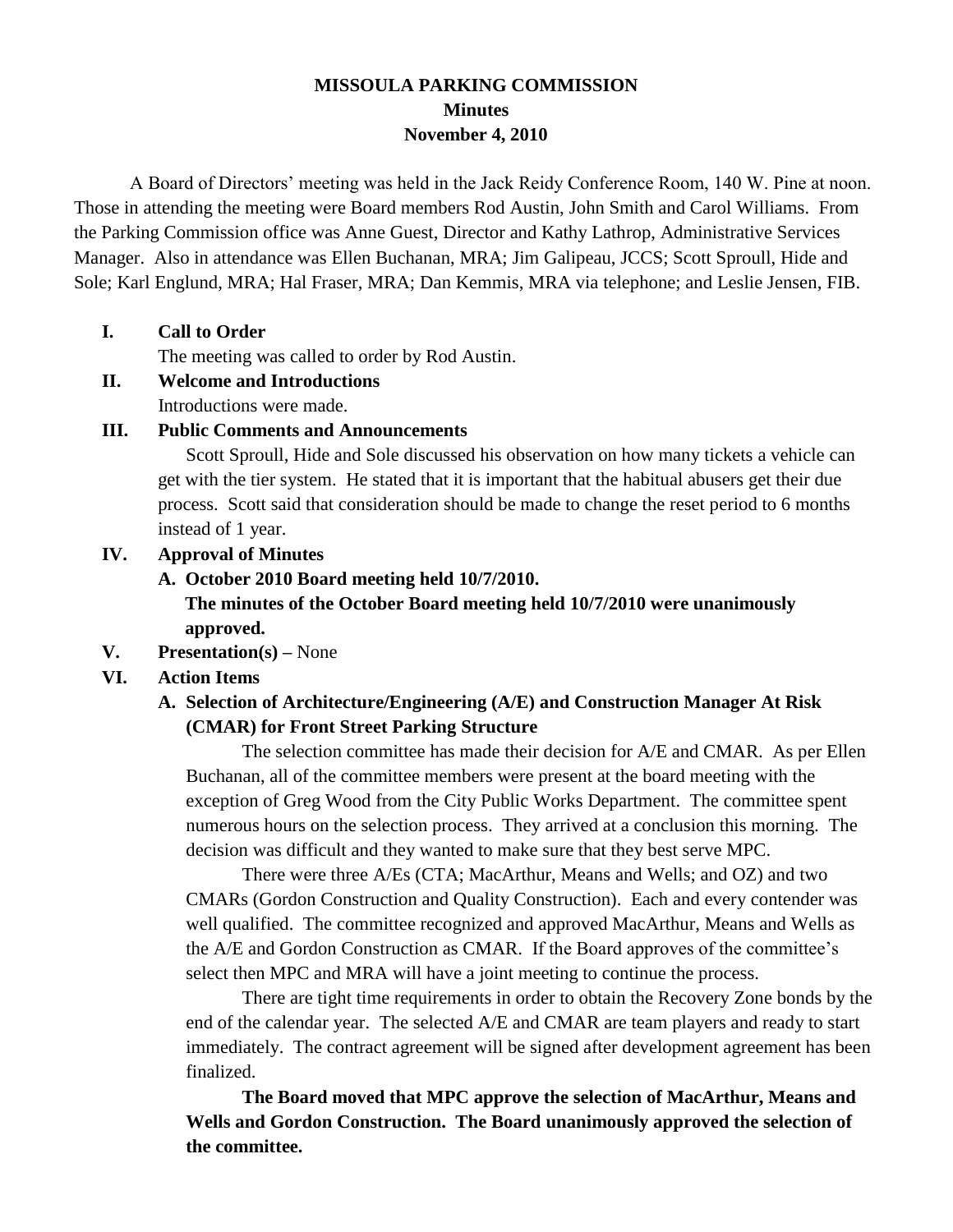#### **VII. Non-Action Items**

#### **A. New Business**

#### **1. Preliminary Bond Resolution**

#### **2. Development Agreement**

There is the potential of using MPC resources differently than discussed at previous meetings. First Interstate Bank (FIB) asked if MPC would use their resources to develop at least 200 parking spaces. FIB wants to make sure that the structure is built. Currently, FIB has ownership of the land. MPC still needs to control the land before they can commit to the number of parking spaces that will be built.

The bonds still need to be rated and FIB is fearful that if the market falls "How will MPC get the parking structure built"? MPC has \$4.4M cash available and with capacity in excess of \$4M to build FIB's request of 200 spaces. The Board stated that they want a minimum of 400 spaces in the structure. MPC and MRA have an agreement of MRA funding of 125 spaces via a tax increment.

#### **3. IPS Meters**

The IPS meters were installed in time for the N. Higgins project grand opening. They were dressed up with new decorative sleeves and bases. The meters were featured on the front page of the Missoulian.

The meters will be evaluated for three months. At that time, Missoula Parking Commission (MPC) will determine whether they will keep the meters or return them back to the manufacturer. MPC has had a few challenges with the meters varying from coin blockage, not receiving malfunction alerts and battery charging issues.

For the month October 2010, 7% of transactions are from credit cards. The convenience of the option to use credit cards has been well accepted especially for those who do not carry coin.

#### **4. Booth position**

The booth position for Central Park has gone to City Council's A&F committee for review. Once the A&F committee approves the position, the request will be placed on City Council's agenda.

Central Park is open for 10 hours from 8 a.m. to 6 p.m. The booth is currently covered for only 8 hours. It is important to cover the booth for the entire 10 hours in order to offer the first hour free parking program and promote good public relations. The estimated cost to MPC for the position is \$9K per fiscal year.

MPC will be accepting credit card transaction at the booth. The conduit has been installed while IT department is working on the electronics.

#### **B. Old Business**

#### **1. Fine structure & ordinance language – Rod Austin**

MPC is still preparing fine structure and ordinance language to present to City Council. They are working on a detail and comprehensive plan. Dates have not been finalized as to when MPC plans to approach City Council. The language may be delayed until the first of next calendar year.

**2. Front Street Parking Structure Update – Rod Austin** See discussion above.